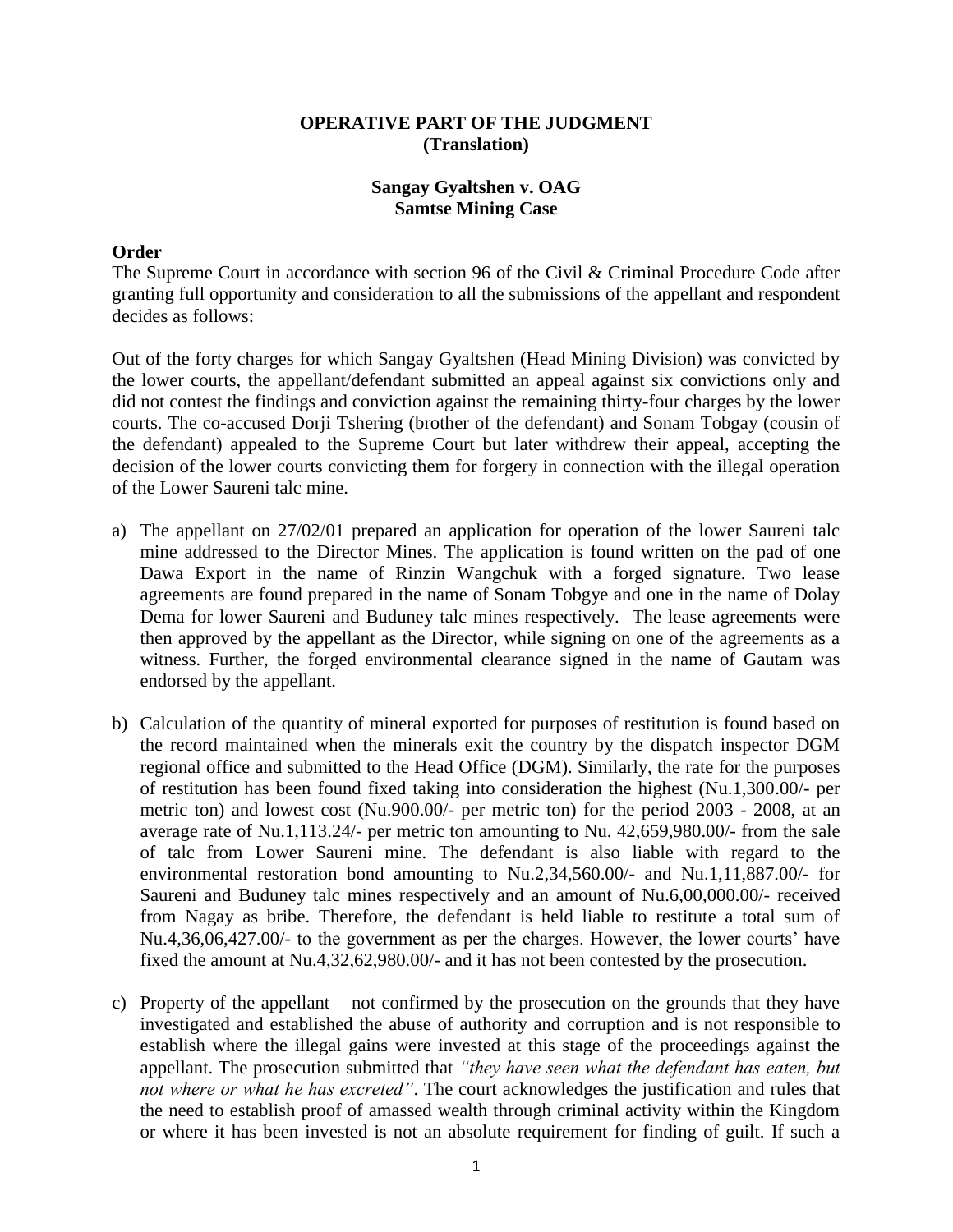precedent is not established by the Courts, then all persons involved in illegal activities, who do not register any property or make investments in their personal names can never be prosecuted and sentenced.

d) The Court orders that the Ministry concerned should review the process for allotting mines in accordance with the relevant laws, rules & regulations providing for transparency by resorting to auction, in order to ensure "…private sector development through fair market competition and prevent commercial monopolies" in accordance with Article 9 section 10 of the Constitution.

The sentencing imposed by the lower courts has been found to be considered concurrently. Therefore, the imprisonment term of 7 years 3 months (seven years three months) is deemed reasonable. Therefore, the Supreme Court affirms the judgment of the lower court and dismisses the appeal in accordance with section 111(a) of the CCPC and orders the appellant to restitute the damages to the government exchequer within 06 (six) months from the award of judgment.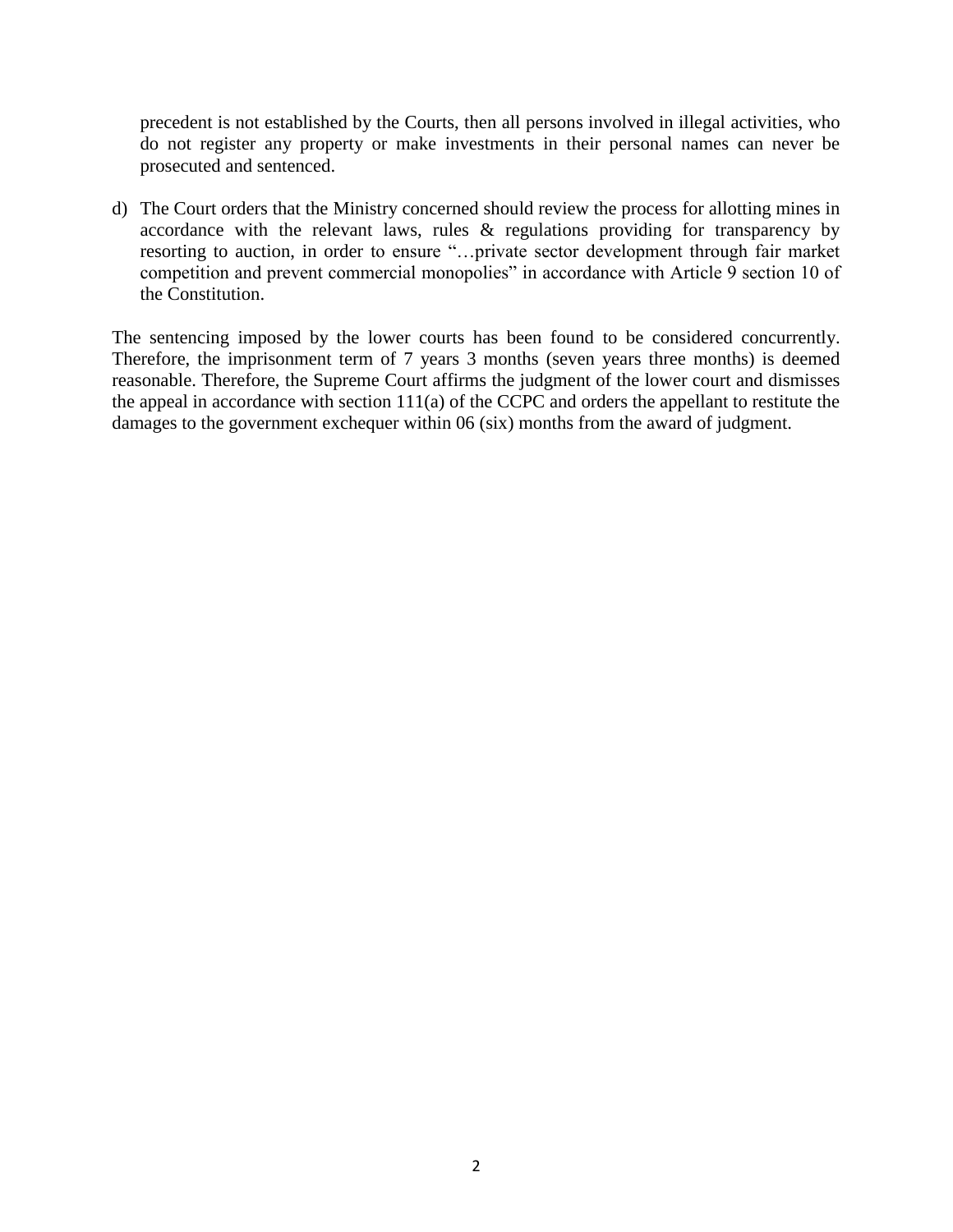## **OPERATIVE PART OF THE JUDGMENT (Translation)**

# **Nagay v. OAG (Samtse Mining Case)**

### **Order**

The Supreme Court in accordance with section 96 of the Civil & Criminal Procedure Code after granting full opportunity and consideration to all the submissions of the appellant and respondent decides as follows:

Nagay, the then Area Coordinator, DGM was posted at Samtse. He was found guilty of forgery, bribery, tampering with public record, deceptive practice, money laundering, official misconduct, possession of assets disproportionate to lawful source of income, false declaration of asset, obstruction of lawful authority and unjust enrichment. The Court reached the following conclusions based on the evidence on record that the appellant Nagay, has:

- a) Obtained the signatures of his cousin Dolay Dema in the blank letterheads in early 2004 and operated Bank CD account # 8086 at the Bank of Bhutan, Phuentsholing. Issued an authorization letter misrepresenting his cousin Dolay Dema to the Bank of Bhutan, Phuentsholing authorizing one Gautam Tamang to operate the Bank CD account # 8086 on 16 March 2004. Issued an authorization letter misrepresenting his cousin Dolay Dema to the Bank of Bhutan, Phuentsholing authorizing one Wangchuk Lama to operate the Bank CD account # 8086 on 24 May 2007.
- b) Issued a money receipt for one Rinzin Wangchuk who does not know of such receipt and had not authorized him to issue such money receipt of Nu. 1, 00,000.00/- to one T.K. Agarwal on account of the sale of Talc from Sukreti Mine on 2 January 2002. Forged the signature of Phub Thinley in Form K (S/70 Annex I of MMMR, 2002) on 15 July 2003. Nagay then used this form to transfer mining application for mining lease of Sukreti Phase 8 Talc mine to one Dochu of M/s Dochu Export for a consideration of Nu. 100,000.00/-.
- c) Deceived the authorities while applying for the lease of Buduney Talc Mine misrepresenting one Dolay Dema on 5 January 2004. Applied for quartzite collection permit from Kharey Khola misrepresenting his brother-in-law Phub Thinley on 12 February 2001. Applied for the first renewal of the quartzite collection permit of Kharey Khola misrepresenting his brotherin-law Phub Thinley on 29 December 2001. Applied for the second renewal of quartzite collection permit of Pangray, Duarpani, and Kharey Khola, Tintalay misrepresenting his brother-in-law Phub Thinley on 5 January 2003. Applied for the third renewal of quartzite collection permit of Pangray, Duarpani, and Kharey Khola, Tintalay misrepresenting his brother-in-law Phub Thinley on 20 December 2003.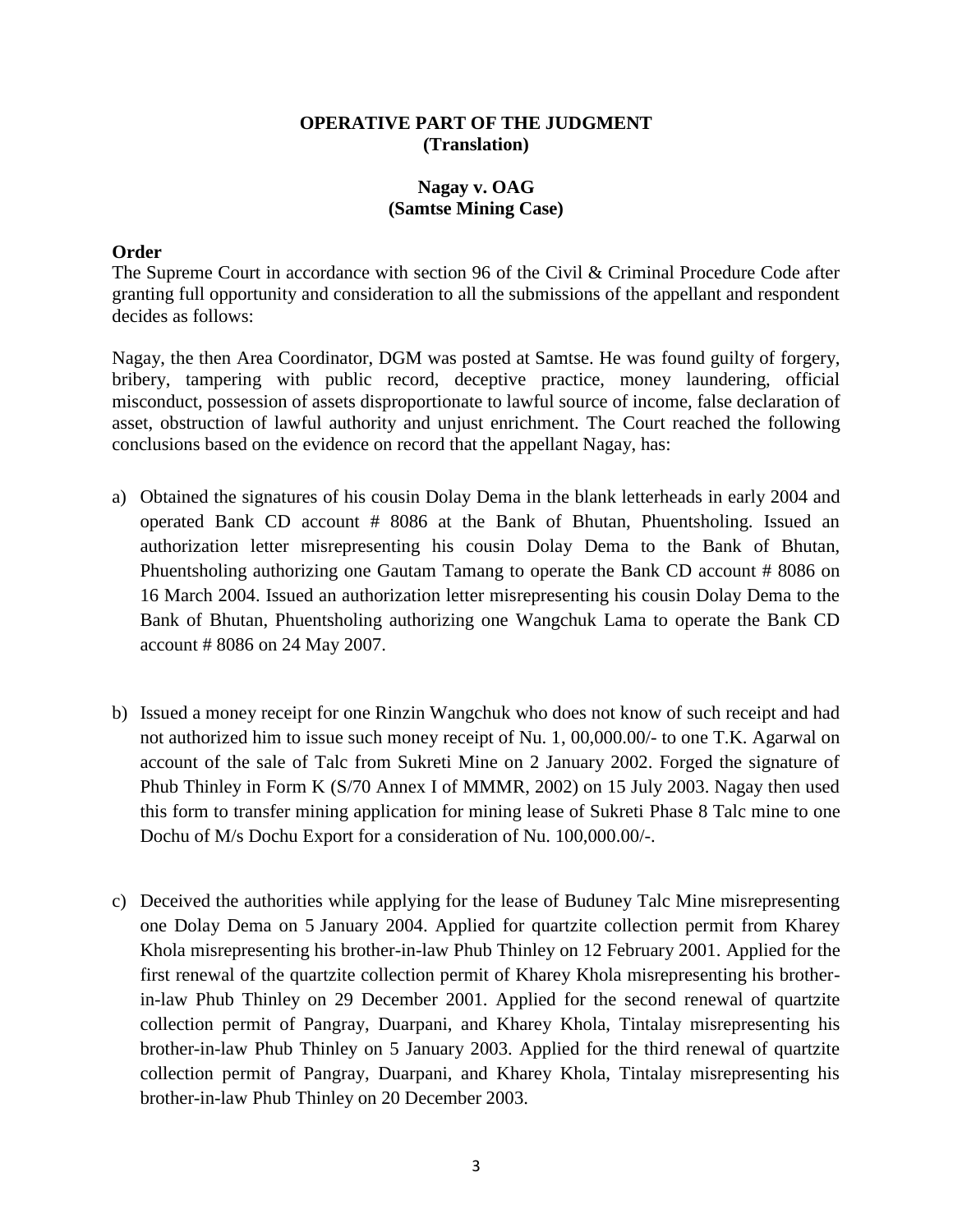- d) Applied for the Low grade quartzite collection at Buduney misrepresenting Dolay Dema on 10 April 2006. Forged the signature of Rinzin Dorji and applied for Teen Powa Quartzite collection on 3 April 2006. Forged Puenzhi Export's letter head to enable him to export Talc from Sukreti Khola on 27 December 1998. Executed an agreement to sell quartzite collection permit for Kharey Khola with T.K Agarwal, an Indian national, misrepresenting his brotherin-law Phub Thinley on 20 December 2001 and in contravention of the provisions of the lease agreement.
- e) Issued a hand receipt for the amount of Nu. 40,000.00/- on account of the sale of quartzite collection permit for Kharey Khola to T.K Agarwal, an Indian national, misrepresenting his brother-in-law Phub Thinley on 24 December 2001. Issued a hand receipt for the amount of Nu. 40,000.00/- on account of the sale of quartzite collection permit from Kharey Khola to T.K Agarwal, an Indian national, misrepresenting his brother-in-law Phub Thinley on 1 February 2002. Applied for the Soilay Khola East Talc Mine misrepresenting his cousin Dolay Dema, without authority to do so in 2004.
- f) Paid Sangay Gyaltsen Nu.6,00,000.00/- on 20 March 2007. Falsely altered the Gewog Clearance for Kharepakha Talc Mine to Gewog Clearance for Sukreti Phase 8 Talc Mine on 11 August 2003. Deceived authority, permit Dochu to mine at Sukreti Phase 8 knowing that Sukreti Phase 8 did not have Forest Clearance in 2003. Made his cousin Dolay Dema to sign the lease agreement for Buduney Talc Mine on 2 February 2006.
- g) Made Rinzin, his brother-in-law to apply and execute lease agreement for Kusumtar Talc Mine on 14 October 2005 and 11 February 2008 respectively for his personal benefit. Made Phub Thinley, his brother-in-law to apply and execute lease agreement for Allaypakha Talc Mine on 9 January 2003 and 16 March 2004 respectively for his personal benefit.
- h) Made his brother Ugyen Samdrup to deposit Nu. 12,00,000.00/- on 1 April 2008 in account number # 7447 of one Chimi maintained at the Bank of Bhutan, Samtse to conceal the proceeds of his illegal mining activities. Concealed the proceeds from his illegal mining activities, executed an agreement with one Sangay Penjor, backdating it to 15 February 2008 after ACC launched investigation stating that he availed loan of Nu. 5, 00,000.00/- from Sangay Penjor which was not true.
- i) Executed an agreement with one Binod Kumar Agarwal, an Indian National, backdating to 15 February 2008 after ACC launched investigation stating that he availed loan of Nu. 18, 00,000.00/- from Binod Kumar Agarwal which was false. Operated the Lower Saureni Talc Mine jointly with Sangay Gyaltsen between October 2005 and June 2006 through unauthorized exercise of his official functions. Sold the Allaypakha Talc Mine which was